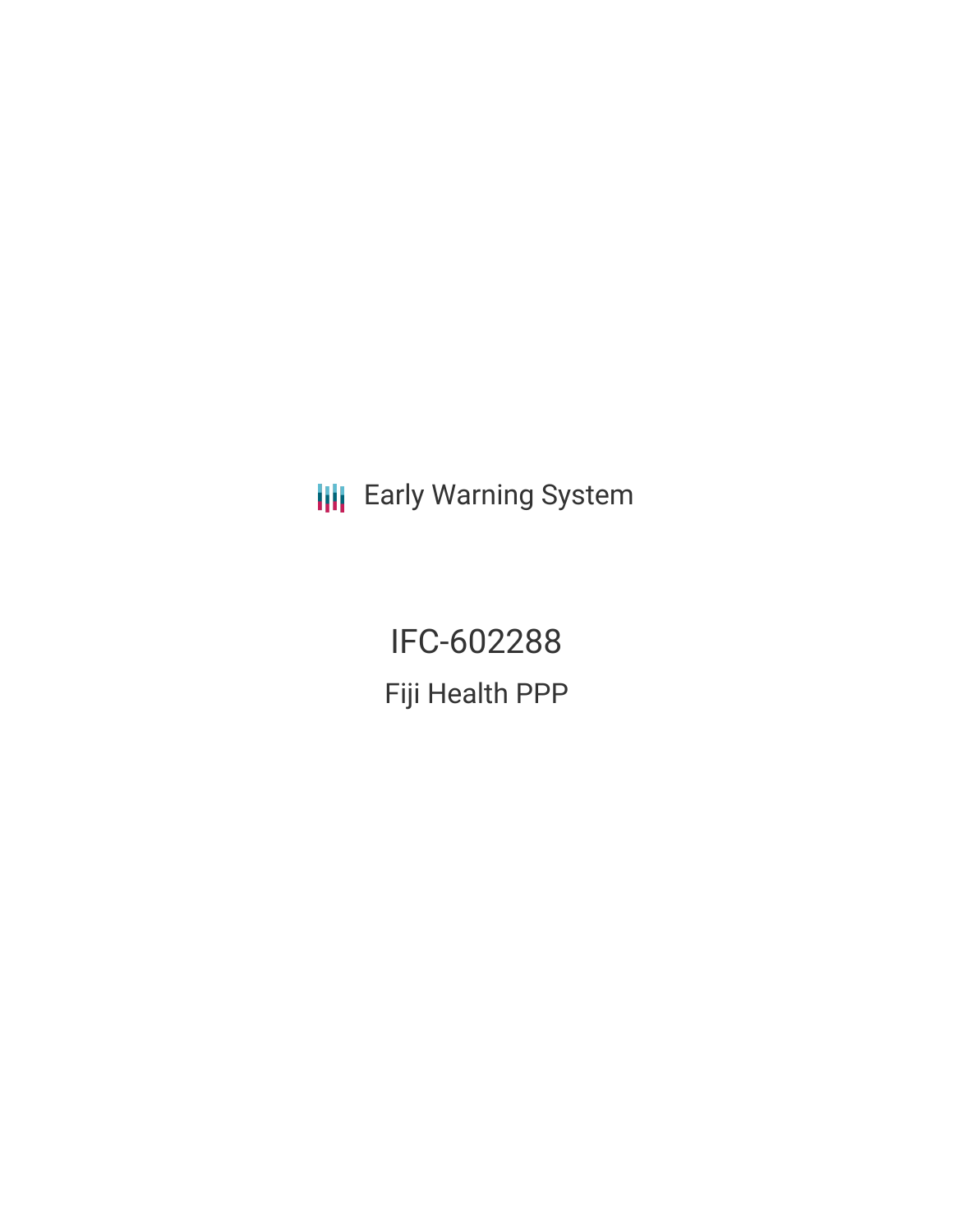

## **Quick Facts**

| Fiji                                    |
|-----------------------------------------|
| International Finance Corporation (IFC) |
| Active                                  |
| U                                       |
| 2017-07-26                              |
| Government of Fiji                      |
| <b>Education and Health</b>             |
| <b>Advisory Services</b>                |
|                                         |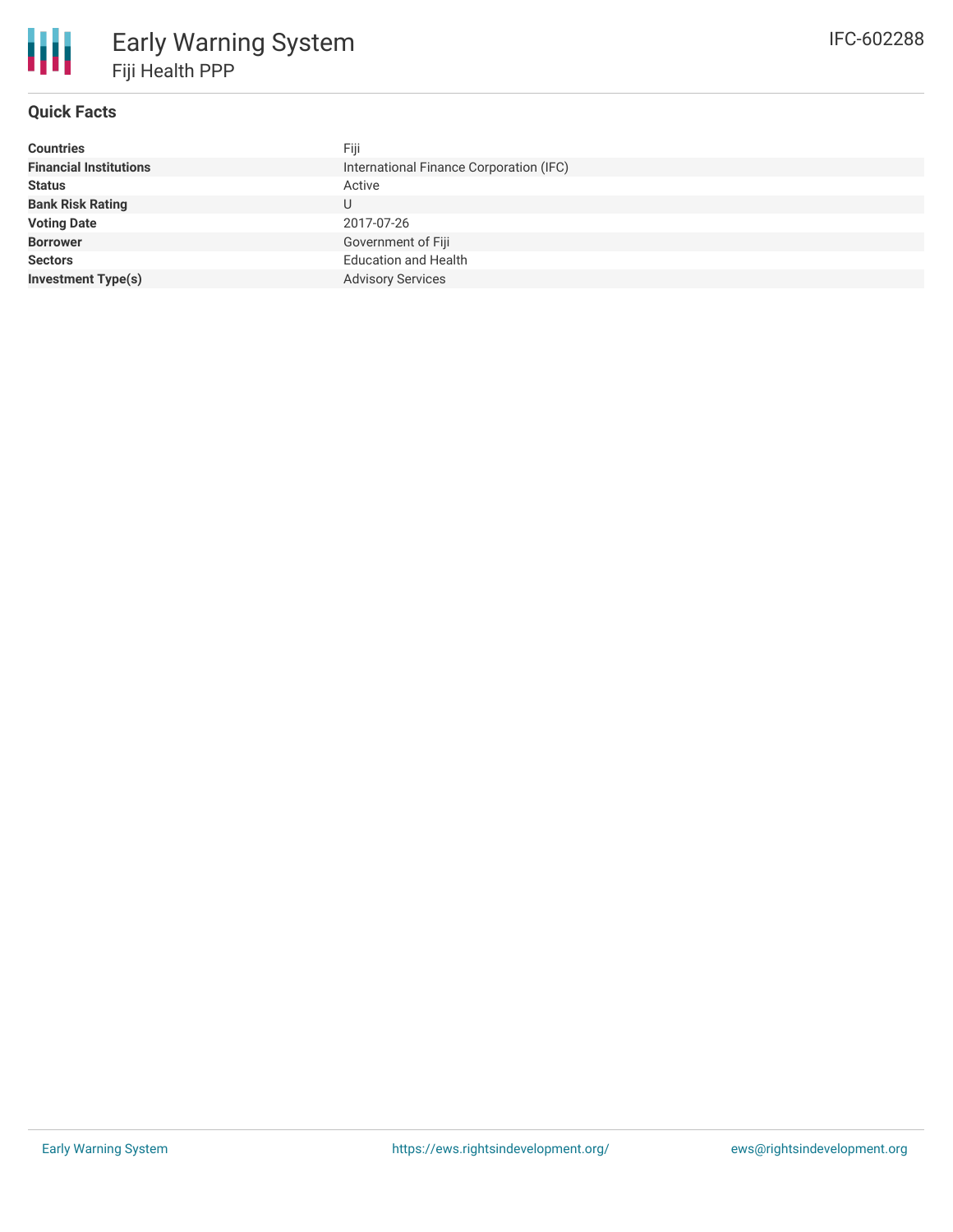

## **Project Description**

According to the IFC website, the Government of the Republic of Fiji has asked IFC to advise it in structuring a PPP to finance, refurbish, equip, staff, operate and maintain the Lautoka and Ba hospitals in North-West Fiji. The Project is expected to provide improved access to quality affordable health services for the people of Fiji and to result in private investment in Fiji's health services and infrastructure.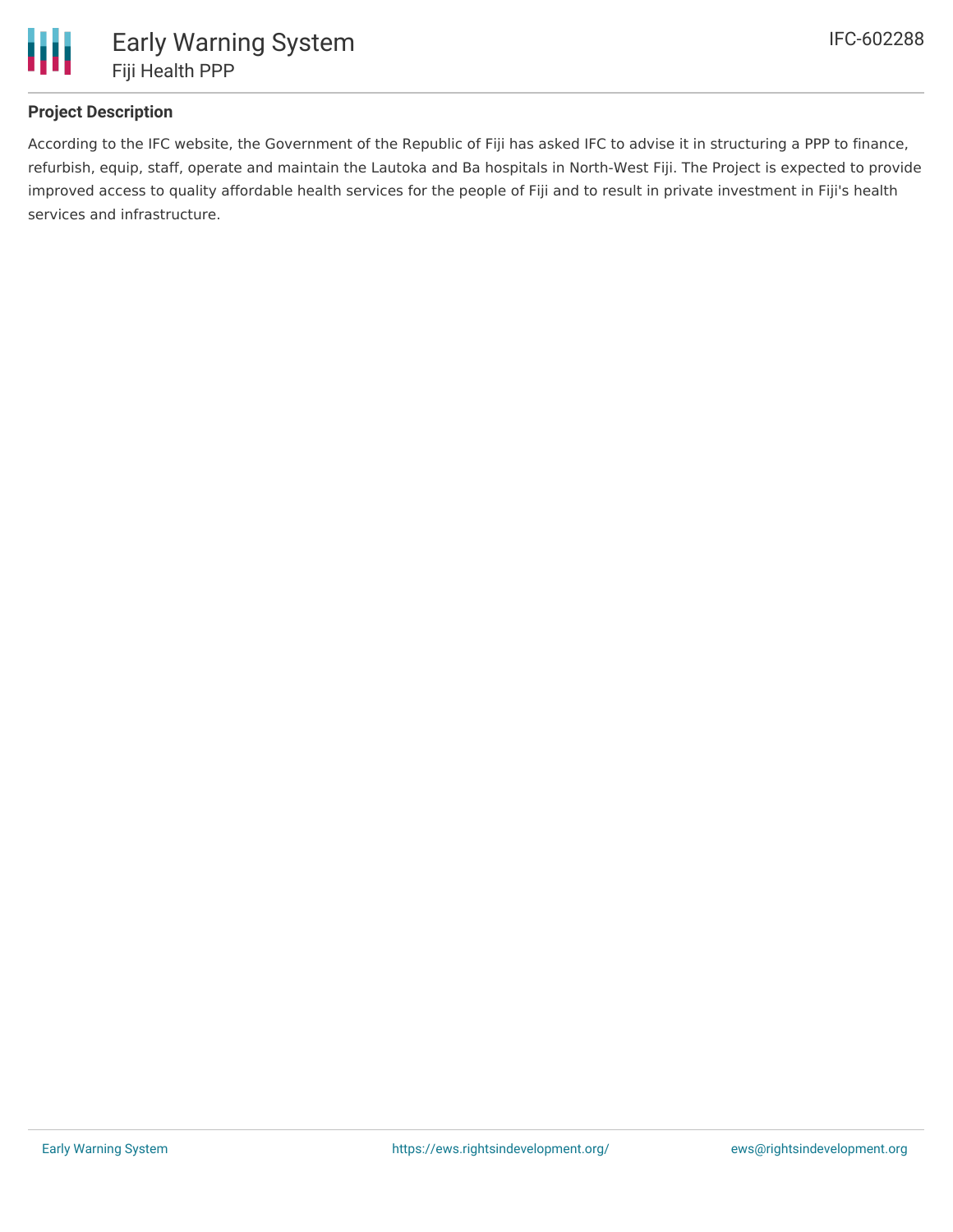## **Investment Description**

• International Finance Corporation (IFC)